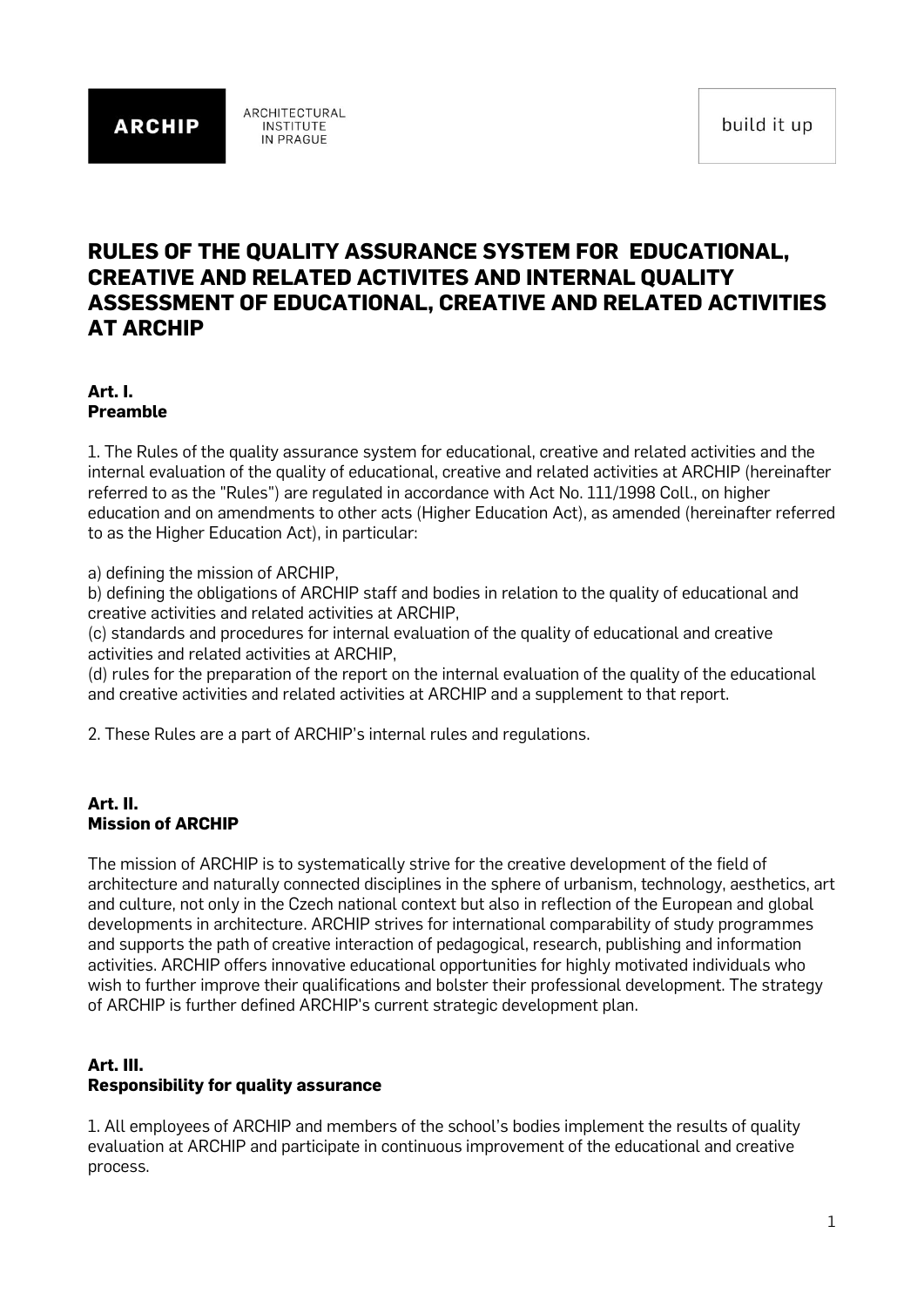

2. All academic staff participate in the evaluation process, provide input to the Internal Evaluation Board, and cooperate with each other to assess and improve quality.

3. Course guarantors are responsible for the quality of teaching of their guaranteed course, for the continuous evaluation of this quality, for the application of the evaluation results in order to constantly improve the teaching of the courses they guarantees.

4. Programme guarantors are responsible for maintaining and continually improving the quality of their programmes, in terms of content, personnel and information.

5. Programme guarantors are required to monitor compliance with the quality principles of training, creative and related activities and oversee the ongoing process of quality assurance.

6. The Internal Evaluation Board manages the internal evaluation process and performs the tasks within its scope of competence as set out in the Statutes.

#### **Art. IV. Internal quality evaluation**

1. Internal quality evaluation at ARCHIP is as follows:

(a) interim (partial) quality evaluation,

(b) annual (full) quality evaluation.

2. Interim quality evaluation is carried out at ARCHIP through an integrated feedback system (hereinafter referred to as the "feedback system"). Feedback system outputs also qualify as feedback and are integrated in the process of quality assurance at ARCHIP.

3. Interim quality evaluation also uses feedback from ARCHIP graduates obtained through graduate exit polls distributed to graduates once a year.

4. Final full quality assessment will be carried out annually on the basis of the results of the interim quality evaluation. Full quality assessment consists of:

(a) the processing and evaluation of the outputs of the interim quality evaluation processes;

(b) the adoption of measures to improve the quality of ARCHIP's educational, creative and related activities;

(c) drawing up an internal quality assessment report;

(d) drawing up a supplement to the internal quality assessment report,

(e) making the report and its supplement available to the bodies and members of the bodies of ARCHIP, the National Office for Accreditation of Higher Education (hereinafter referred to as the "National Accreditation Office") and the Ministry of Education, Youth and Sports (hereinafter "the Ministry").

5. The bases for internal quality assessment are in particular:

(a) the mission of ARCHIP,

(b) the strategic development plan of ARCHIP,

(c) outputs from the interim quality evaluation exercises;

(d) corrective and preventive measures and measures taken to improve the quality,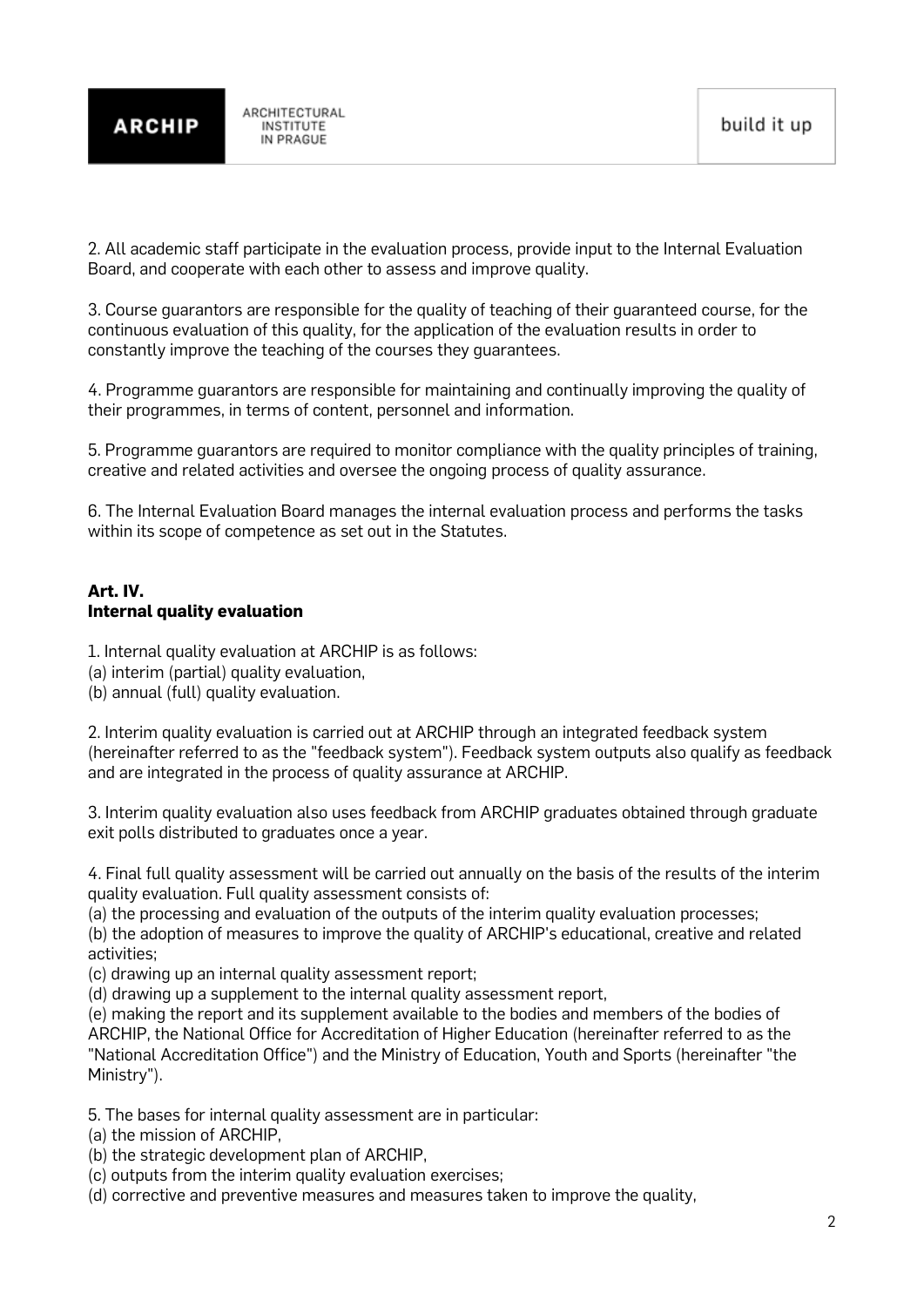

(e) other internal documents and records relating to the quality assurance of the educational and creative activities and related activities at ARCHIP,

(f) internal quality assessment standards and procedures.

#### **Art. V. Feedback system**

1. All students and faculty members participate in the feedback system. The feedback system evaluates the following areas (with subdivisions):

a) quality of teaching,

- b) preparation for classes, availability and quality of material;
- c) technical equipment and organisation;
- (d) learning outcomes and creative activities;
- e) quality of the teacher;
- f) structure of teaching (study plans, suitability for inclusion);
- g) relevance of course content in relation to job market demands.

2. The feedback obtained via the feedback system is processed by the Vice-Rector and submitted to the Internal Evaluation Board.

3. The Internal Evaluation Board informs course and programme guarantors of the results of the process.

4. Outputs of the feedback system are the basis for annual full quality assessment.

# **Art. VI. Evaluation of the outputs of the interim quality evaluation**

1. Quality is measured in particular by study outcomes and results, the ability to apply acquired knowledge, knowledge, skills and competencies. The outputs and results of the study are defined as measurable already in the stage of preparation of study programmes and plans.

2. The evaluation of the outputs and results of the study consists of:

(a) assessing the quality of outputs from the course Architectural Design;

(b) test results;

(d) results of the state final examinations.

3. Student satisfaction and the employability of graduates are the main points considered by the full quality assessment. Student satisfaction is mainly determined by the feedback system and graduate employability mainly determined by way of graduate exit polls.

4. Quality assessment outputs are compared to each other with the goal of constantly improving the quality and excellence of the school.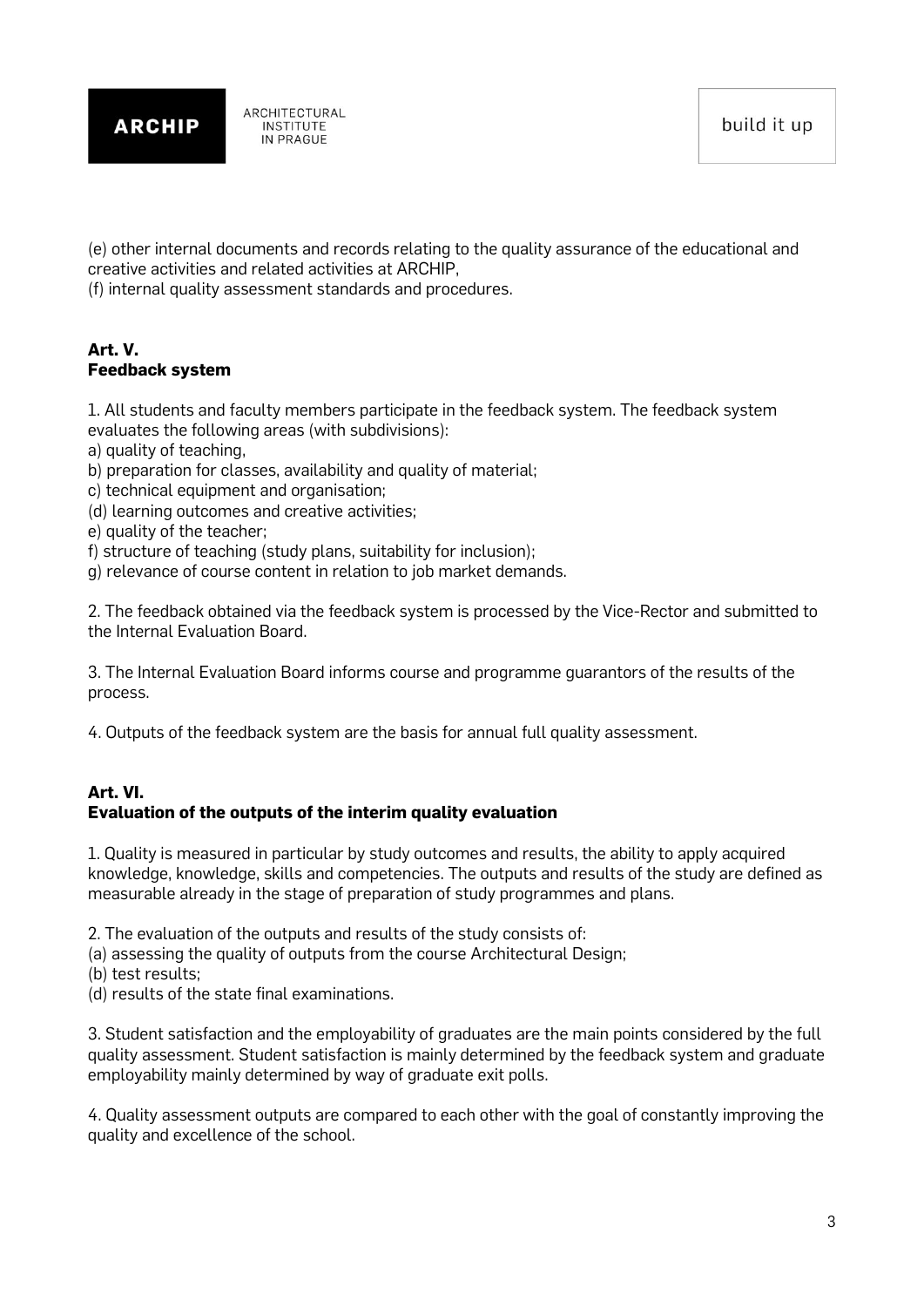

## **Art. VII. Measures following quality assessment**

1. Through the Internal Evaluation Board on the basis of feedback mechanisms, ARCHIP presents the findings, suggestions or comments to programme guarantors, course guarantors and individual academic staff.

2. The Internal Evaluation Board will take measures to remedy any identified deficiencies and supervise implementation of remedies

3. The Internal Evaluation Board shall draw up plans for smaller changes and adjustments to improve quality. The plan is advised internally to the Academic Board, the Statutory Body and the Executive Director at least once a year.

#### **Art. VIII Internal quality evaluation report and supplement**

1. The the report on the internal evaluation of the quality of the educational and creative activities and related activities at ARCHIP describes the achieved qualitative outputs in the field of educational and creative activities and measures taken to eliminate any identified shortcomings.

2. The report on the internal evaluation of the quality of the educational and creative activities and related activities at ARCHIP is drawn up every two years by the end of April of the current calendar year.

3. The the report on the internal evaluation of the quality of the educational and creative activities and related activities at ARCHIP will be updated annually by way of a supplement to the report describing changes in quality and management measures.

4. The internal quality evaluation report on the educational, creative and related activities and the supplement to this report are published on the school's website and made available to the bodies and members of the bodies of ARCHIP, National Accreditation Office and the Ministry.

5. The summary of the the report on the internal evaluation of the quality of the educational and creative activities and related activities at ARCHIP and a supplement to that report are part of the annual report of ARCHIP.

# **Art. IX. Annual report**

1. The Rector is responsible for the preparation of the annual report of ARCHIP pursuant to Section 21 (2) b) and Section 42(2) of the Higher Education Act. The Rector submits the annual report to the Internal Evaluation Board and then to the Academic Board of ARCHIP. An annual report is approved and signed by the Rector, Executive Director and ARCHIP Statutory Body.